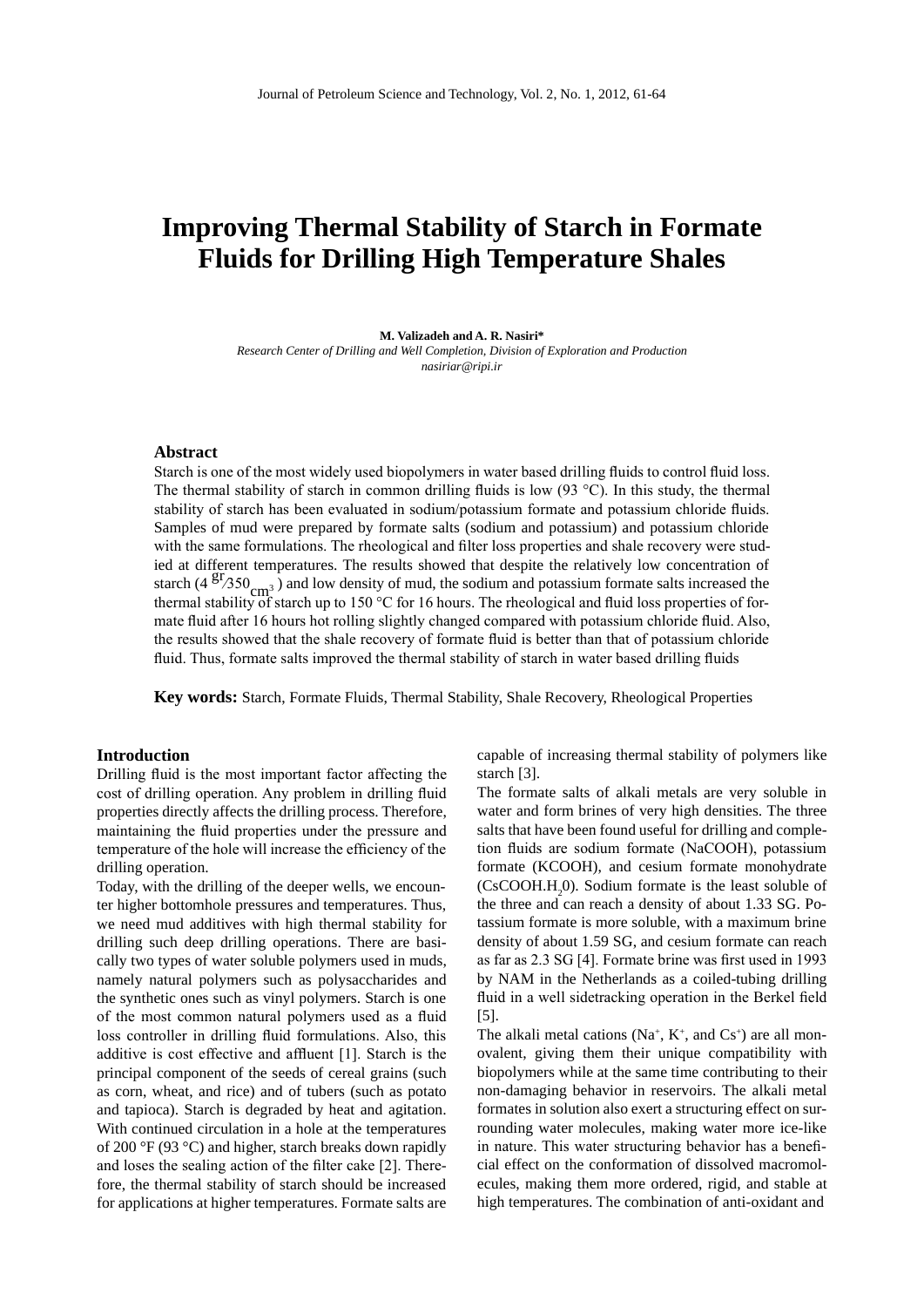water structuring properties imparts the potential for increasing the thermal stability of many common drilling fluid polymers to formate brines [6].

In this study, the effect of sodium and potassium formate salts on increasing the thermal stability of starch has been investigated. The comparison of the rheological and filtration properties of fluid after being heated at different temperatures proved the effect of formate salts on increasing the thermal stability of polymers in the fluid.

## **Experimental and the Technical Aspects Material and Equipment**

The salts of sodium formate with a minimum purity of 99% and a molecular weight of 68.01 and the potassium formate with a minimum purity of 99% and a molecular weight of 84.12 were used in the mud composition. The rheological properties of the fluid were measured directly using a rotational viscometer (model Chan35) and the filtration properties of the fluids were measured by Multi filter press (model Fann 12BL). A rolling oven (model Fann) was used for dynamic heating of the fluids at different temperatures.

#### **Method**

For the evaluation of the thermal stability of starch and other polymers, two samples with the same concentration of additive in the formulation were prepared. The difference between these samples was the salt type. One of these contained potassium and sodium formate salts and the other contained KCl salt (Table. 1). The rheological and filtration properties of the samples were evaluated after exposure to different temperatures from ambient up to 175 °C. Also, shale recovery tests based on API RP 13-I method were carried out on the samples at different temperatures.

**Table 1-** The typical formulation of KCl and sodium/potassium

| formate fluids           |      |           |                    |  |  |  |
|--------------------------|------|-----------|--------------------|--|--|--|
| <b>Fluid Composition</b> | unit | KCl fluid | Na/K Formate fluid |  |  |  |
| Sea water                | ml   | 350       | 350                |  |  |  |
| Soda Ash                 | gr   | 0.3       | 0.3                |  |  |  |
| Starch                   | gr   | 4         | 4                  |  |  |  |
| <b>PHPA</b>              | gr   | 1         |                    |  |  |  |
| Xanthan Gum              | gr   | 1         | 1                  |  |  |  |
| Potassium chloride       | gr   | 121       | 21                 |  |  |  |
| Sodium formate           | gr   |           | 50                 |  |  |  |
| Potassium formate        | gr   |           | 50                 |  |  |  |
| Limestone powder         | gr   | 50        | 50                 |  |  |  |

Rheological measurement tests were run at ambient temperature with Chan 35 viscometer for each sample after hot rolling. Rheological parameters  $(A_{\nu}, P_{\nu}, \text{ and } Y_{p})$  were calculated based on Bingham plastic model by using the following equations:<br> $\frac{\theta_{600}}{4}$ 

$$
Av = \frac{1}{2} \tag{1}
$$

$$
P_v = \theta_{600} - \theta_{300} \tag{2}
$$

$$
Y_p = \theta_{300} - P_v \tag{3}
$$

Filtration tests were run at ambient temperature and at the pressure of 100 psi with a multi filter press (Model 12BL Fann) and the filtrate volume collected in 30 minutes was reported as a filter loss of fluid.

The shale recovery test was performed by American Petroleum Instituted method (API RP 13 I). This test was intended to mimic the exposure of drilled cuttings to a particular drilling fluid during transport to the surface through a well bore annulus. A sample of dried shale was ground and sieved through both a 4 mm (mesh 5) and a 2 mm (mesh 10) sieve. Ground shale particles, which passed through the 4 mm sieve, but collected on the 2 mm sieve, were selected for use in this particular test. For each fluid to be tested, a 20 gram sample of sized shale was weighed and selected. Next, approximately 350 mls of each fluid to be tested was poured into a cell. The 20 gram sized shale sample was added to the fluid and the cell was capped and shaken to ensure even distribution. The sample was then placed in an oven and hot rolled at different temperatures for 16 hours. When the 16 hour hot roll was complete, the sample was cooled to room temperature. Next, a large quantity blend of approximately 15 pounds per barrel of potassium chloride solution and saturated salt water was prepared. The contents of the sample cell were then poured onto a 500 micrometer (mesh 35) sieve. The inside of the cell was carefully rinsed with potassium chloride solution and poured again onto the 500 micrometer sieve. The cell was repeatedly rinsed and poured until all shale had been removed from the cell. Next, the shale retained by the 500 micrometer sieve was carefully washed with potassium chloride solution. Special care was taken to ensure that none of the samples spilled over the side of the sieve. The washed particles of shale were then washed with water to remove any remnants of the potassium chloride brine. Then, the shale particles were placed in a pre-heated oven at 250 °F to dry to a constant weight. Having been dried, the shale sample was then weighed. The percentage recovery of shale was then determined

by the following equation [7]:<br>Shale recovery %  $\frac{Weight of \, direct \, shade \, (gr)}{Weight \, of \, initial \, shade \, (20gr)} \times 10$ (4)

#### **Results and Discussion**

In this study, the thermal stability of starch was examined in the presence of potassium chloride and sodium/ potassium formate brines at different temperatures (120 °C, 130 °C, 150 °C, 160 °C, and 175 °C). All the samples were hot rolled for 16 hours at the above temperatures. the rheological and filtration properties of potassium/sodium formate and potassium chloride fluids are given in Table 2. In Figure 1, the apparent viscosity of formate and KCl muds is shown at different temperatures. As observed in Figure 1, the apparent viscosity decreases by increasing temperature, but the decrease in the apparent viscosity of KCl mud is more than the drop in the apparent viscosity of formate mud.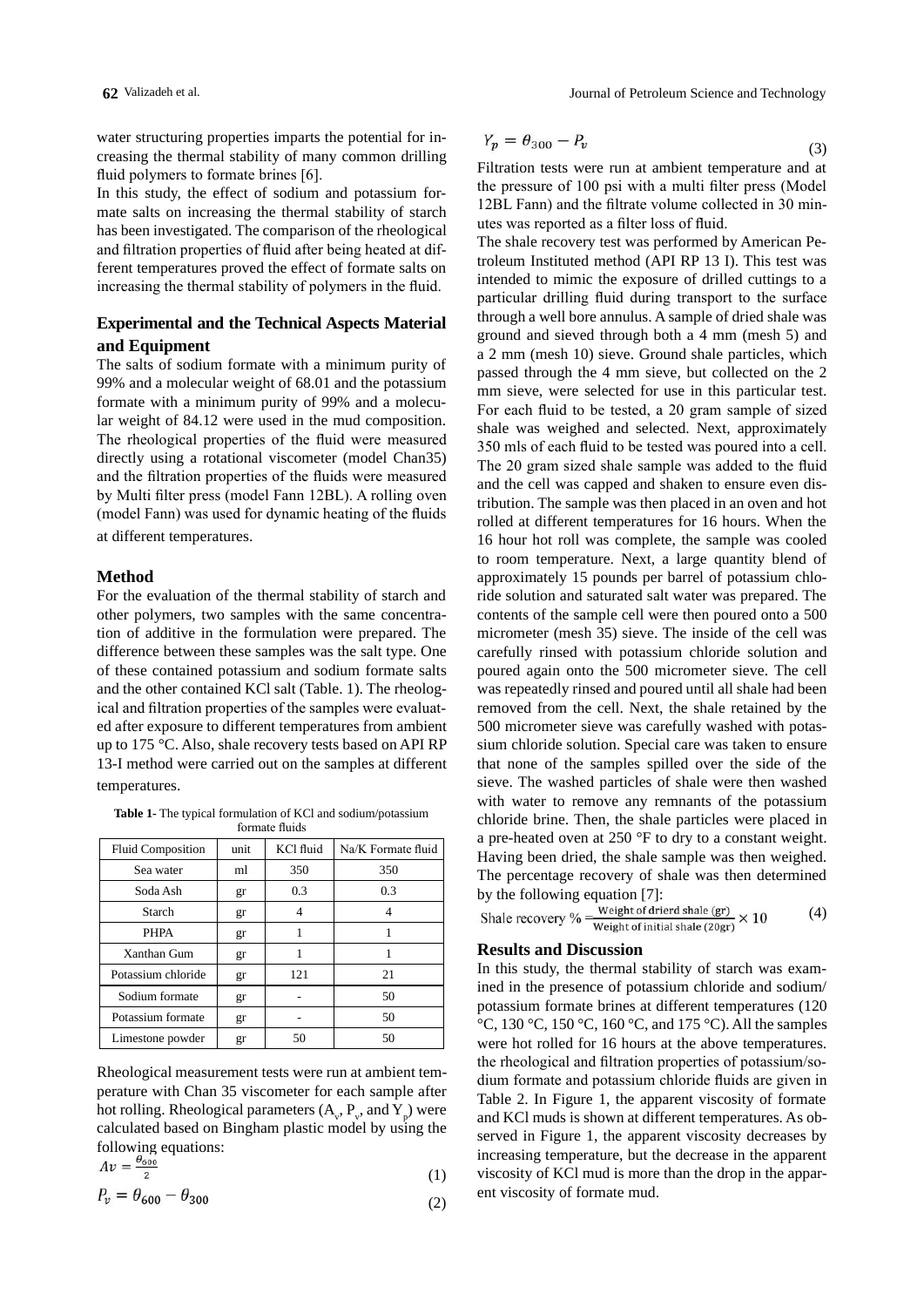| Fluid type                   | KCl fluid |           |                               | Na/K Formate fluid |        |           |           |                               |         |         |
|------------------------------|-----------|-----------|-------------------------------|--------------------|--------|-----------|-----------|-------------------------------|---------|---------|
| Properties<br>Temperature °C | $Av$ (cp) | $Pv$ (cp) | $Yp$ (lb/100ft <sup>2</sup> ) | Gel                | Fl(ml) | $Av$ (cp) | $Pv$ (cp) | $Yp$ (lb/100ft <sup>2</sup> ) | Gel     | Fl (ml) |
| 25                           | 17        | 13        | 14                            | 3/4                | 6.5    | 23        | 15        | 16                            | 3.5/4.5 | 4.3     |
| 120                          | 8         | 7         | 2                             | 1.5/2.5            | 8.5    | 21        | 14        | 14                            | 3/4     | 4.4     |
| 130                          | 11        | 8         | 6                             | 2/3                | 31.6   | 19        | 13        | 12                            | 2/3     | 6.2     |
| 150                          | 4.5       | 4         |                               | 0.5/1              | No.C   | 15.5      | 11        | 9                             | 2/3     | 7.6     |
| 160                          | 2.5       | 2         |                               | 0/0                | No.C   | 13        | 11        | $\overline{4}$                | 1.5/2   | 93      |
| 175                          | 3         | 3         | $\overline{0}$                | 0/0                | No.C   | 4         | 4         | $\mathbf{0}$                  | 0.5/1   | 104     |

**Table 2-** The rheological and filtration properties of potassium/sodium formate fluid and potassium chloride fluid after 16 hours hot rolling at different temperatures



**Figure 1-** The apparent viscosity of formate mud and KCl mud after 16 hours hot rolling at different temperatures

The apparent viscosity of formate mud was maintained up to 160 °C (50% of its original properties are retained), but in the case of KCl mud, the apparent viscosity was maintained just up to 130 °C.

Figure 2 shows the yield point of formate and KCl mud at different temperatures. According to Figure 2, the reduction in the yield point is greater in KCl muds than formate mud.

One of the important parameters in evaluating the efficiency of starch is the amount of API fluid loss. In Figure 3, the fluid loss of formate and KCl muds is shown at different temperatures. As observed, the fluid loss of KCl mud after hot rolling at different temperatures is more than that of formate mud. According to Figure 3, the starch maintains its fluid loss controlling role up to 150 °C in the presence of potassium and sodium formate salts, while the starch decomposes at temperatures above 130 °C in the case of KCl mud.

Shale recovery values for formate and KCl muds at 120 °C, 150 °C, and 175 °C are given in Table 3. The shale recovery of formate mud is better than that of KCl mud at higher temperatures.



**Figure 2-** The yield point of formate mud and KCl mud after 16 hours hot rolling at different temperatures